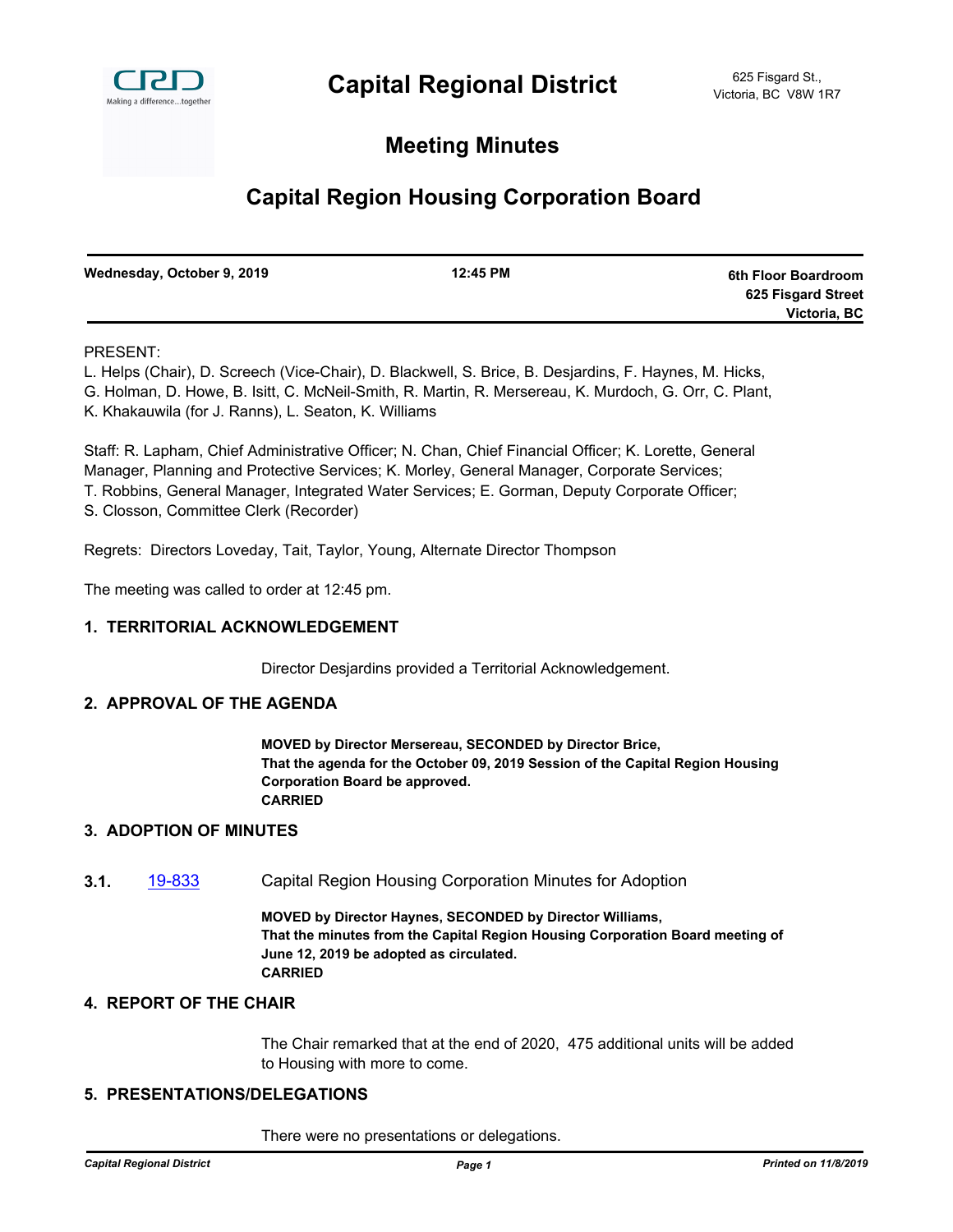#### **6. CONSENT AGENDA**

There were no items for consideration under this section.

#### **7. ADMINISTRATION REPORTS**

There were no Administration Reports.

#### **8. REPORTS OF COMMITTEES**

**8.1.** [19-810](http://crd.ca.legistar.com/gateway.aspx?m=l&id=/matter.aspx?key=5904) Mortgage Renewal - Brock Place

K. Lorette spoke to the mortgage renewal for Brock Place.

**MOVED by Director Blackwell, SECONDED by Director Taylor, That the Hospitals and Housing Committee recommends to the Capital Region Housing Corporation Board: a) That the resolution required by BC Housing Management Commission to renew the mortgage for Brock Place for a term not to exceed the expiry of the existing operating agreement be approved; and b) That the Chief Administrative Officer and Chief Financial Officer be authorized to sign any documents related to the mortgage renewals. CARRIED**

### **9. BYLAWS**

There were no bylaws for consideration under this section.

#### **10. NOTICE(S) OF MOTION**

There were no Notice(s) of Motion.

#### **11. NEW BUSINESS**

There was no new business.

#### **12. MOTION TO CLOSE THE MEETING**

#### **13. ADJOURNMENT**

**MOVED by Director McNeil-Smith, SECONDED by Director Blackwell, That the October 09, 2019 Capital Region Housing Corporation Board meeting be adjourned at 12:50 pm. CARRIED**